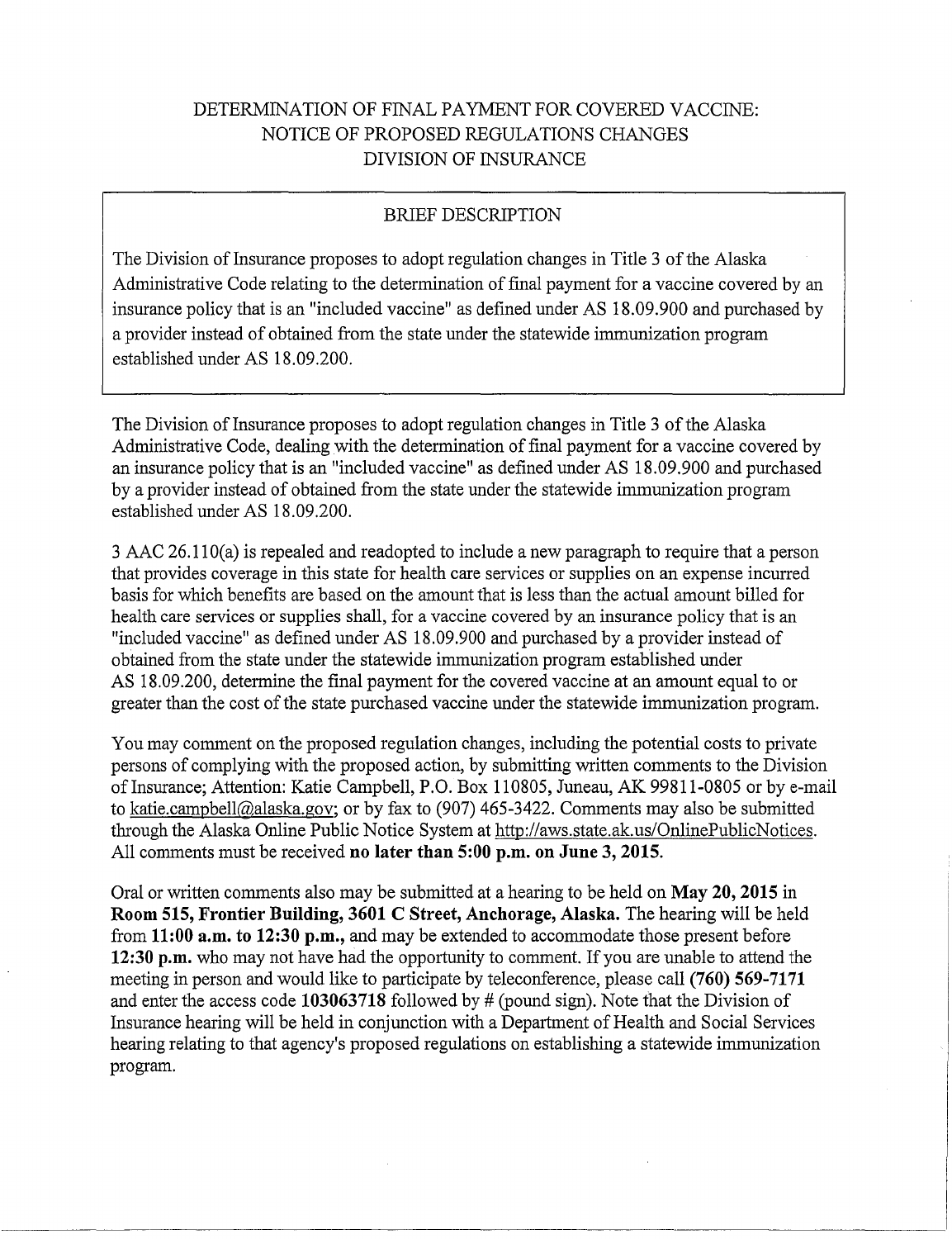You may submit written questions relevant to the Division of Insurance proposed action to Chip Wagoner, Regulations Specialist II, Division of Insurance, P.O. Box 110805, Juneau, AK 99811-0805 or by e-mail to chip.wagoner@alaska.gov. **The questions must be received at least 10 days before the end of the public comment period.** The Division will aggregate its response to substantially similar questions and make the questions and response available on the Division's website at http://commerce.alaska.gov/dnn/ins/HearingsMeetingsandNotices.aspx or on the Alaska Online Public Notice System. The Division may, but is not required to, answer written questions received after the 10-day cut-off date and before the end of the comment period.

If you are a person with a disability who needs a special accommodation in order to participate in the process, please contact **Rosalyn Singleton at (907) 269-8000** no later than **May 11, 2015** to ensure that any necessary accommodations can be provided.

For a copy of the proposed regulation changes, please go to http://commerce.alaska.gov/dnn/ins/HearingsMeetingsandNotices.aspx, or contact the Division of Insurance at (907) 269-7900 in Anchorage or (907) 465-2515 in Juneau.

After the public comment period ends, the Division of Insurance will either adopt these or other provisions dealing with the same subject, without further notice, or decide to take no action on them. The language of the final regulations may be different from that of the proposed regulations. YOU SHOULD COMMENT DURING THE TIME ALLOWED IF YOUR INTERESTS COULD BE AFFECTED. Written comments and questions received are public records and are subject to public inspection.

**Statutory Authority:** AS 21.06.090; AS 21.36.125; AS 21.42.205 **Statutes Being Implemented, Interpreted, or Made Specific:** AS 21.42.205 **Fiscal Information:** This action is not expected to require an increased appropriation.

DATE: April 24 \_, 2015.

Lori Wing-Heier Director of Insurance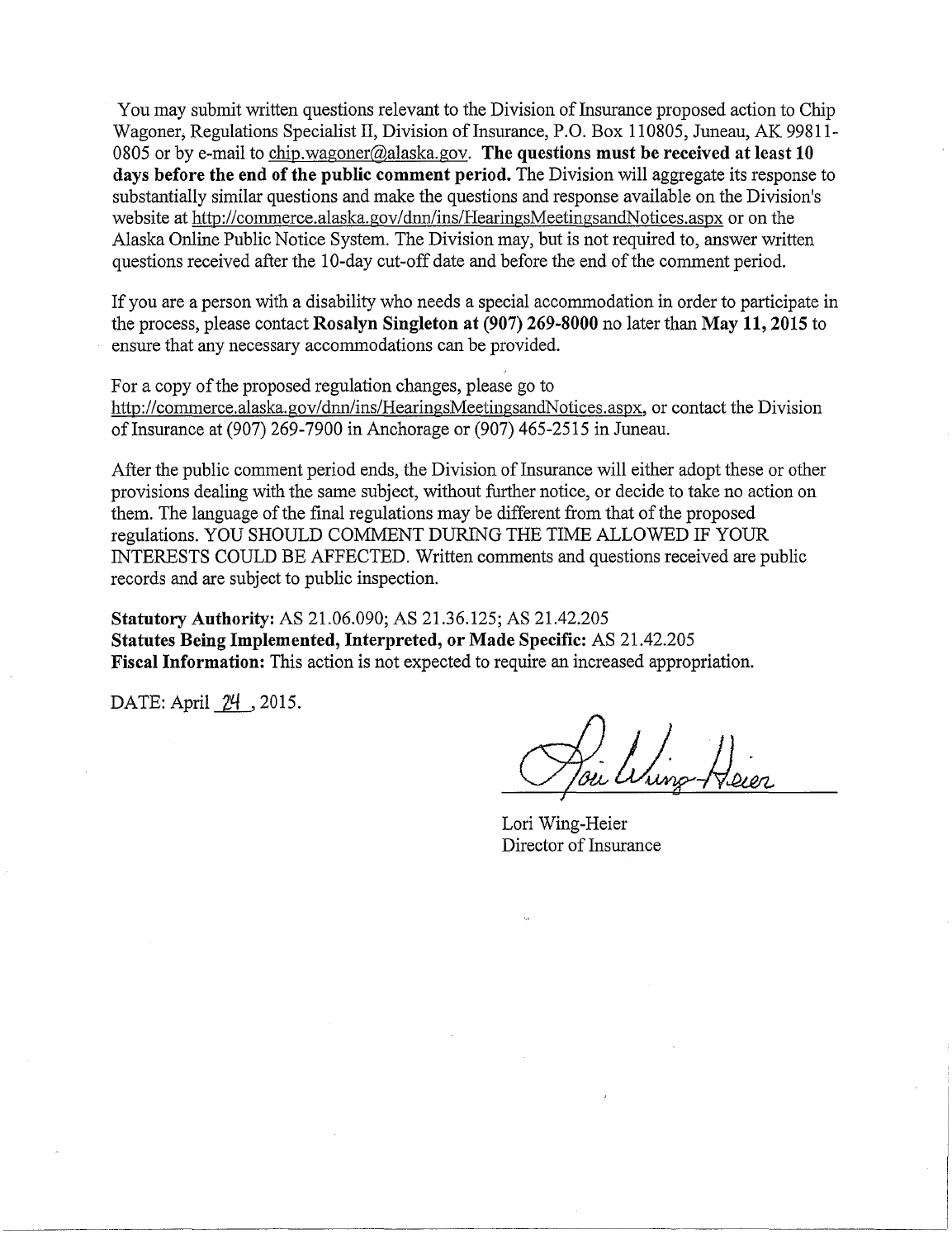#### ADDITIONAL REGULATIONS NOTICE INFORMATION  $(AS 44.62.190(d))$

1. Adopting agency: Division of Insurance, Department of Commerce, Community, and Economic Development

2. General subject of regulation:  $3$  AAC 26.110(a) is repealed and readopted to add a paragraph relating to the determination of final payment for a vaccine covered by an insurance policy that is an "included vaccine" as defined under AS 18.09.900 and purchased by a provider instead of obtained from the state under the statewide immunization program established under AS 18.09.200

<u> 1980 - John Stone, amerikansk politiker (\* 1900)</u>

3. Citation of regulation (may be grouped):  $3~AAC~26.110$ 

4. Department of Law file number, if any:

#### 5. Reason for the proposed action:

- () Compliance with federal law or action (identify):  $\Box$
- (X) Compliance with new or changed state statute
- () Compliance with Federal or state court decision (identify)
- ( ) Development of program standards
- ( )

## 6. Appropriation/Allocation: 2008. Appropriation/Allocation:

7. Estimated annual costs in the aggregate to comply with the proposed action to: Private Persons: None are anticipated Other State Agencies: None are anticipated Municipalities: None are anticipated

#### 8. Cost of implementation to the state agency and available funding (in thousands of dollars):

|                         | Initial Year | Subsequent                      |
|-------------------------|--------------|---------------------------------|
|                         | FY 16        | Years                           |
| <b>Operating Cost</b>   | \$0          | \$ 0                            |
| Capital Cost            | \$0          | $\frac{1}{2}$                   |
|                         |              |                                 |
| 1002 Federal receipts   | \$0          | \$0                             |
| 1003 General fund match | \$0          | $\begin{matrix} 0 \end{matrix}$ |
| 1004 General fund       | \$0          | \$0                             |
| 1005 General fund/      |              |                                 |
| program                 | \$0          | \$0                             |
| 1037 General fund/      |              |                                 |
| mental health           | S<br>- 0     | \$0                             |
| Other                   |              |                                 |

9. The name of the contact person for the regulations: